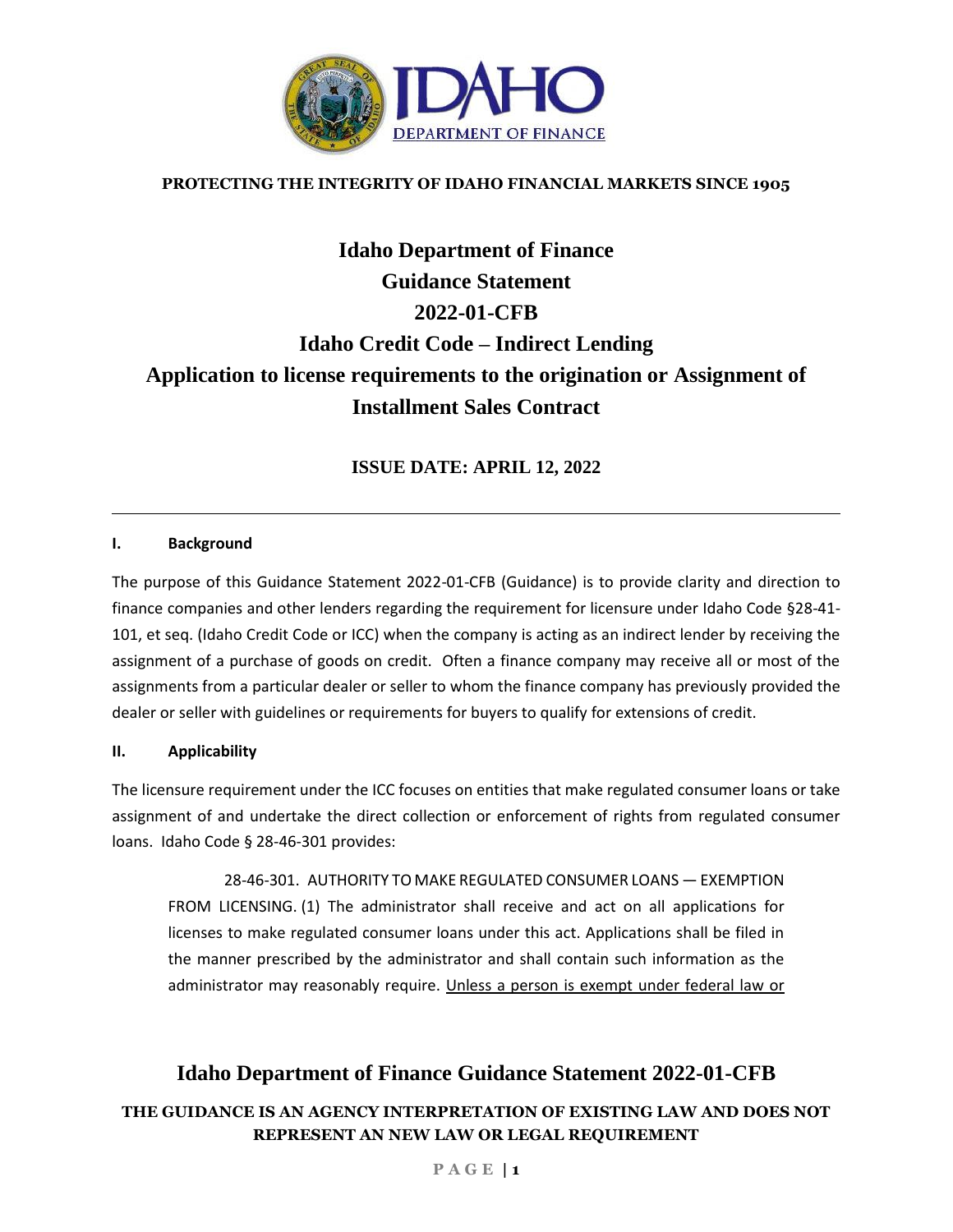

## **PROTECTING THE INTEGRITY OF IDAHO FINANCIAL MARKETS SINCE 1905**

under this section or has first obtained a license from the administrator authorizing him to make regulated consumer loans, he shall not engage in the business of:

(a) Making regulated consumer loans; or

(b) Taking assignments of and undertaking direct collection of payments from or enforcement of rights against debtors arising from regulated consumer loans.

(2) Any "supervised financial organization," as defined in section [28-41-301,](https://legislature.idaho.gov/statutesrules/idstat/Title28/T28CH41/SECT28-41-301) Idaho Code, or any person organized, chartered, or holding an authorization certificate under the laws of another state to engage in making loans and receiving deposits, including a savings, share, certificate, or deposit account and who is subject to supervision by an official or agency of the other state, shall be exempt from the licensing requirements of this section.

(3) Mortgage lenders licensed under the Idaho residential mortgage practices act, [chapter 31, title 26,](https://legislature.idaho.gov/statutesrules/idstat/Title26/T26CH31) Idaho Code, shall be exempt from the licensing requirements of this section as to mortgage lending activities defined in [chapter 31, title 26,](https://legislature.idaho.gov/statutesrules/idstat/Title26/T26CH31) Idaho Code.

(4) Agencies of the United States and agencies of this state and its political subdivisions shall be exempt from the licensing requirements of this section.

(Emphasis added).

The requirement for licensure set forth above applies to finance companies and other lenders making or taking assignment of "regulated consumer loans". It does not apply to those entities that have made or taken assignment of a regulated credit sale by a seller of goods but does apply to a lender under the plain language of the statute.

#### **III. Summary**

Where a transaction is structured as a regulated credit sale outside the definitions of a loan under the ICC, the sales contract is then assigned to a third party, that transaction should not be viewed as a loan. Additionally, the assignee of the credit sale is not viewed as a lender required to be licensed as it does not appear that the ICC restricts who may receive an assignment of a regulated credit sale.

# **Idaho Department of Finance Guidance Statement 2022-01-CFB**

# **THE GUIDANCE IS AN AGENCY INTERPRETATION OF EXISTING LAW AND DOES NOT REPRESENT AN NEW LAW OR LEGAL REQUIREMENT**

#### **P A G E | 2**